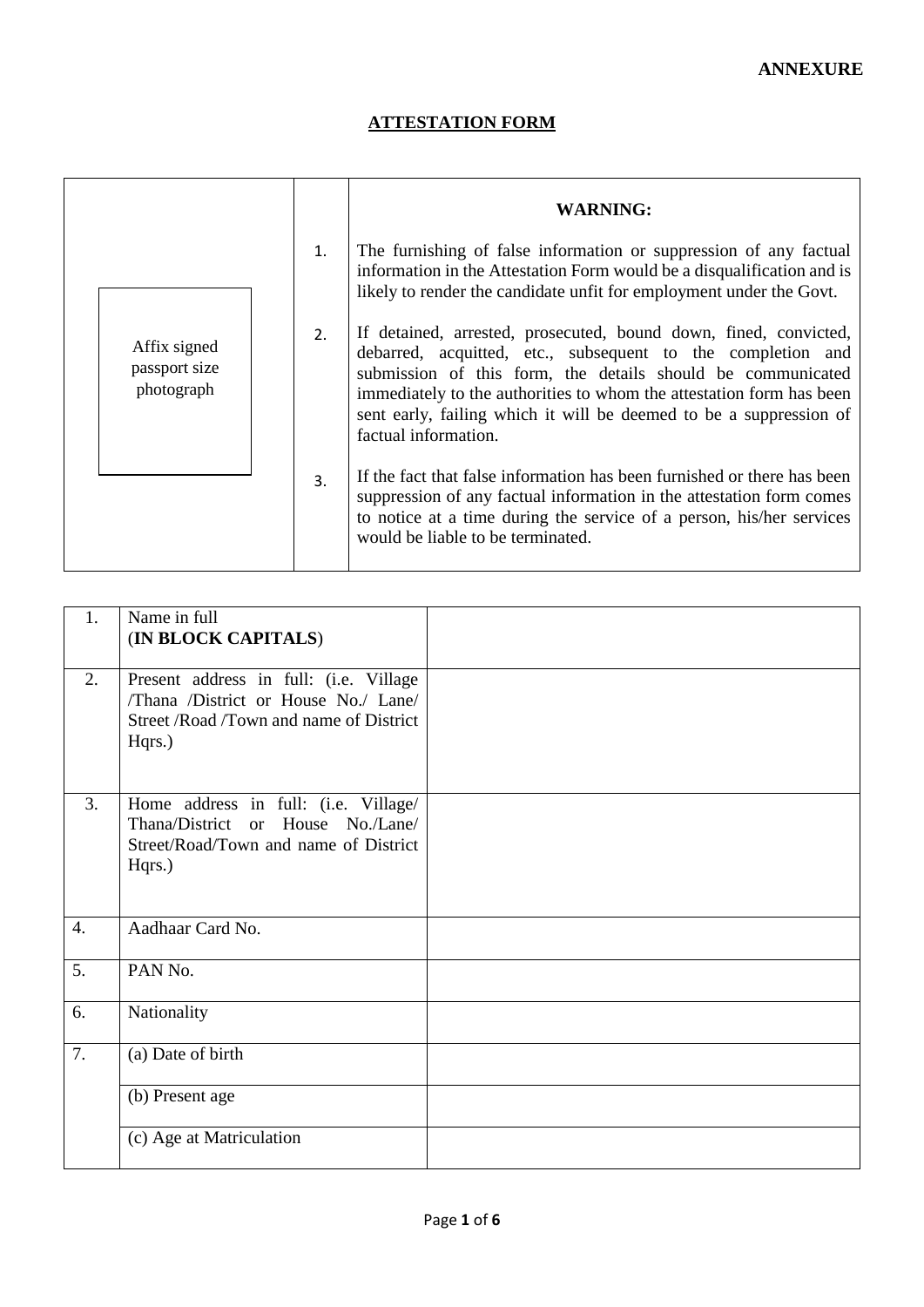| 8. | (a) Place of Birth, District $\&$ State in<br>which situated        |  |
|----|---------------------------------------------------------------------|--|
|    | (b) District $\&$ State to which you<br>belong                      |  |
|    | (c) District $\&$ State to which your<br>father originally belonged |  |
| 9. | (a) Your religion                                                   |  |
|    | (b) Are you a member of SC/ST/OBC<br>(Answer Yes/No)                |  |

10. Particulars of places (with period of residence) where you have resided for more than one year at a time during the preceding five years. In case of stay abroad (including Pakistan) particulars of all places where you have resided for more than one year after attaining the age of 21 years should be given.

| From | To | Village /Thana/District or Door<br>No./Lane/Street/ Road and Town) | Residential address in full (i.e.   Name of the District Head Quarter or<br>the places mentioned in the preceding<br>column |
|------|----|--------------------------------------------------------------------|-----------------------------------------------------------------------------------------------------------------------------|
|      |    |                                                                    |                                                                                                                             |

| 11.        | Name                      | Nationality    | Place of     | Occupation    | Present postal   | Permanent Home |
|------------|---------------------------|----------------|--------------|---------------|------------------|----------------|
|            | (in full & alias, if any) | (by birth $\&$ | <b>Birth</b> | (if employed, | address (if dead | address        |
|            |                           | or by          |              | give          | vive last        |                |
|            |                           | domicile       |              | designation   | address)         |                |
|            |                           |                |              | and Office    |                  |                |
|            |                           |                |              | address       |                  |                |
| (a) Father |                           |                |              |               |                  |                |
|            |                           |                |              |               |                  |                |
|            |                           |                |              |               |                  |                |
|            |                           |                |              |               |                  |                |
| (b) Mother |                           |                |              |               |                  |                |
|            |                           |                |              |               |                  |                |
|            |                           |                |              |               |                  |                |
|            |                           |                |              |               |                  |                |
| (c) Spouse |                           |                |              |               |                  |                |
|            |                           |                |              |               |                  |                |
|            |                           |                |              |               |                  |                |
|            |                           |                |              |               |                  |                |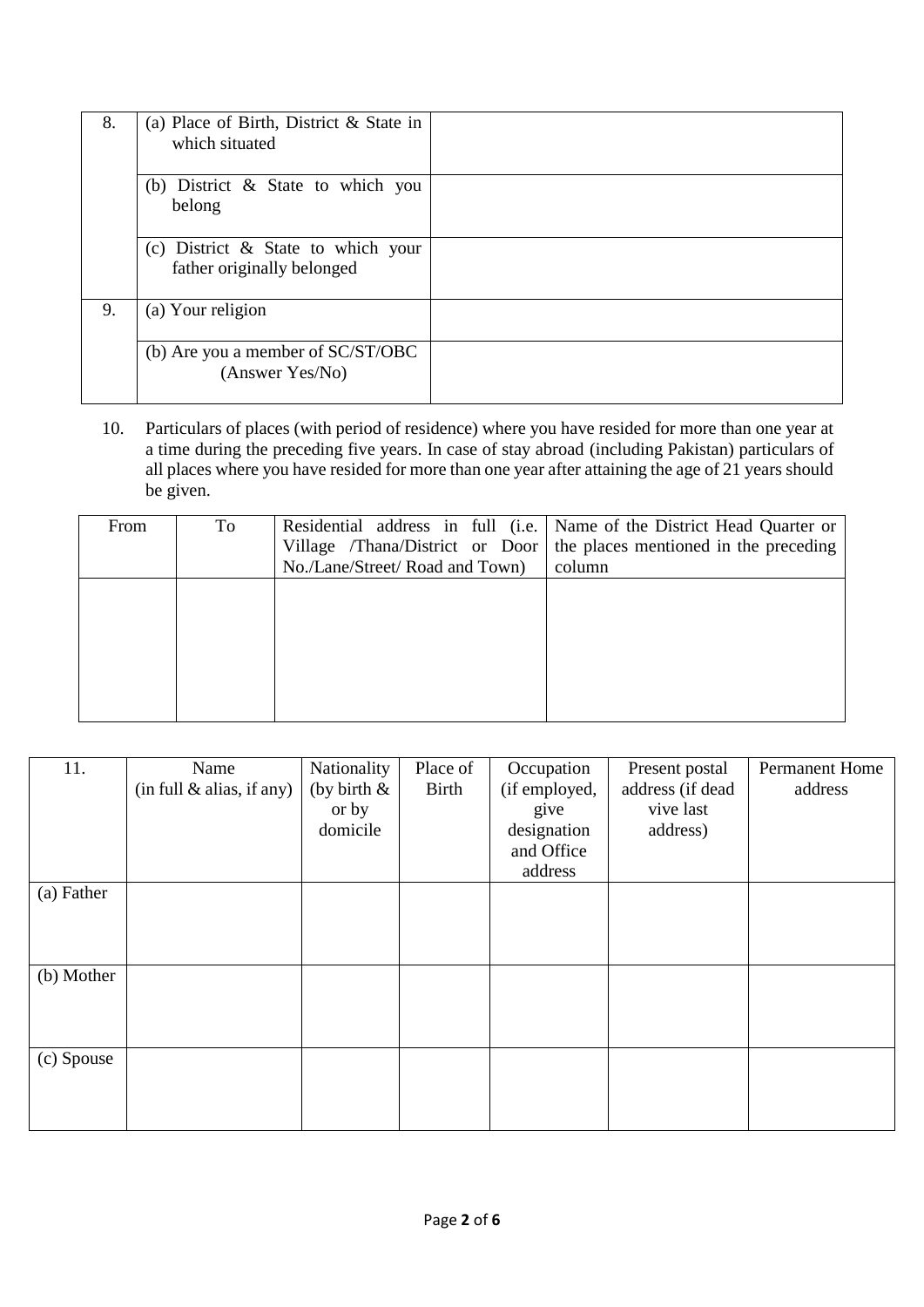12. Information to be furnished with regard to son(s) and daughter(s) in case they are studying / living in a foreign country.

| Name | Nationality<br>(by birth or<br>domicile) | Place of birth | Country in which<br>studying/living<br>with full address | which<br>Date<br>from<br>studying<br>in<br>the<br>country mentioned in<br>previous column |
|------|------------------------------------------|----------------|----------------------------------------------------------|-------------------------------------------------------------------------------------------|
|      |                                          |                |                                                          |                                                                                           |
|      |                                          |                |                                                          |                                                                                           |

13. Educational qualification showing places of education with years in School(s) and Colleges(s) since  $15<sup>th</sup>$  year of age.

| Name of School/ College with full<br>address | Date of entering | Date of leaving | Examination(s) passed |
|----------------------------------------------|------------------|-----------------|-----------------------|
|                                              |                  |                 |                       |
|                                              |                  |                 |                       |
|                                              |                  |                 |                       |
|                                              |                  |                 |                       |
|                                              |                  |                 |                       |
|                                              |                  |                 |                       |
|                                              |                  |                 |                       |
|                                              |                  |                 |                       |
|                                              |                  |                 |                       |
|                                              |                  |                 |                       |
|                                              |                  |                 |                       |
|                                              |                  |                 |                       |
|                                              |                  |                 |                       |
|                                              |                  |                 |                       |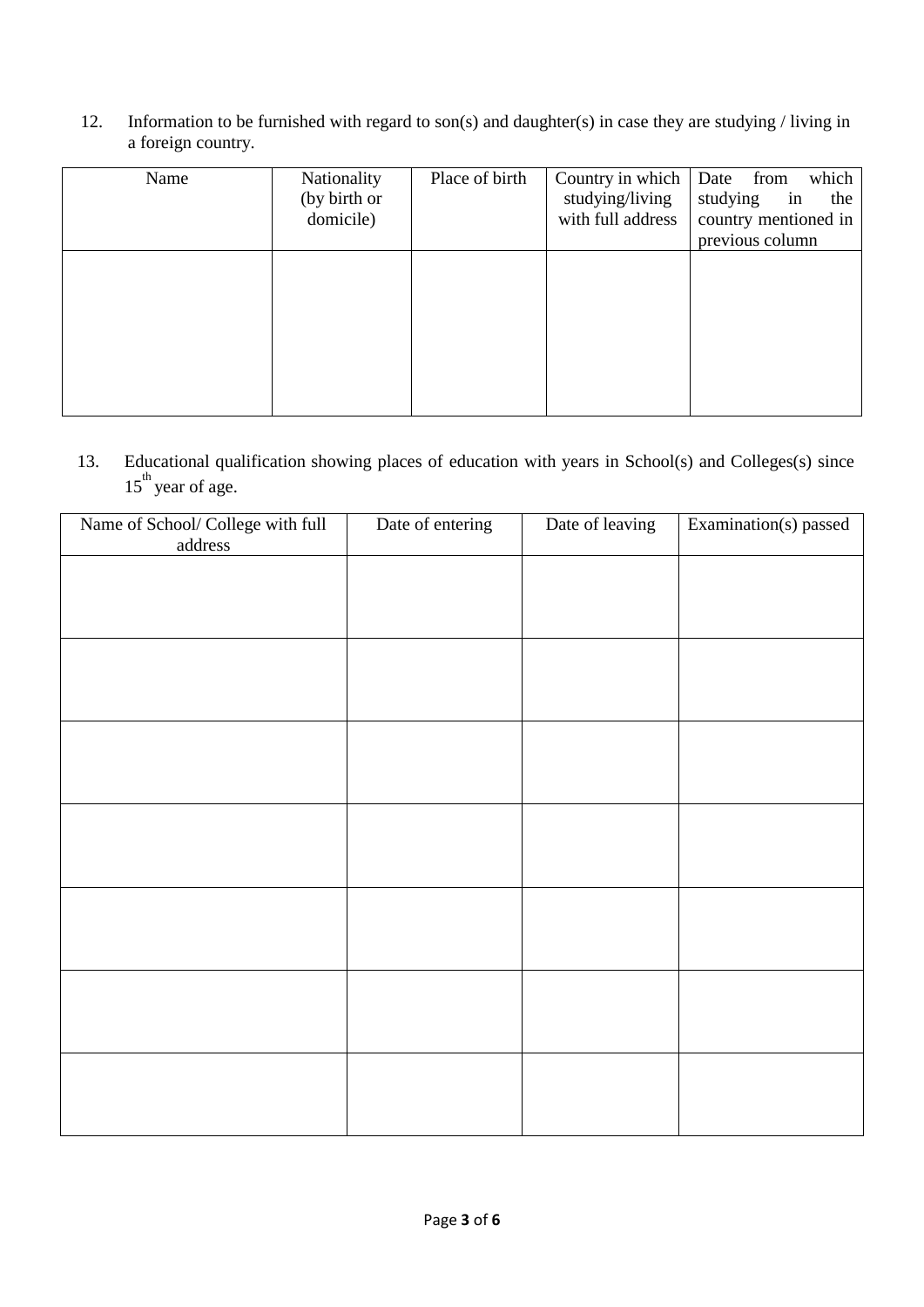14. (a) Are you holding or have any time held an appointment under the Central or State Government or a Semi-Government or a Quasi-Government body or an Autonomous body or a public undertaking or a private firm or institution. If, so, give full particulars with dates of employment, up-to- date.

| Period |    | Designations,                          | Full name and address of | Reasons for leaving |
|--------|----|----------------------------------------|--------------------------|---------------------|
| From   | To | Emoluments and nature<br>of employment | the employer             | previous service    |
|        |    |                                        |                          |                     |
|        |    |                                        |                          |                     |
|        |    |                                        |                          |                     |
|        |    |                                        |                          |                     |
|        |    |                                        |                          |                     |
|        |    |                                        |                          |                     |
|        |    |                                        |                          |                     |
|        |    |                                        |                          |                     |

(b) If the previous employment was under the Government of India / a State Government / an Undertaking owned by or controlled by the Government of India or a State Government /an autonomous body / University / local body.

(If you had left service on giving a month's notice under Rule 5 of Central Civil Services (Temporary Service) Rules, 1965, or any similar corresponding rules where any disciplinary proceedings framed against you, or had you been called upon to explain you conduct in any matter at the time you have been served with notice of termination of service, or at a subsequent date, before your services were actually terminated).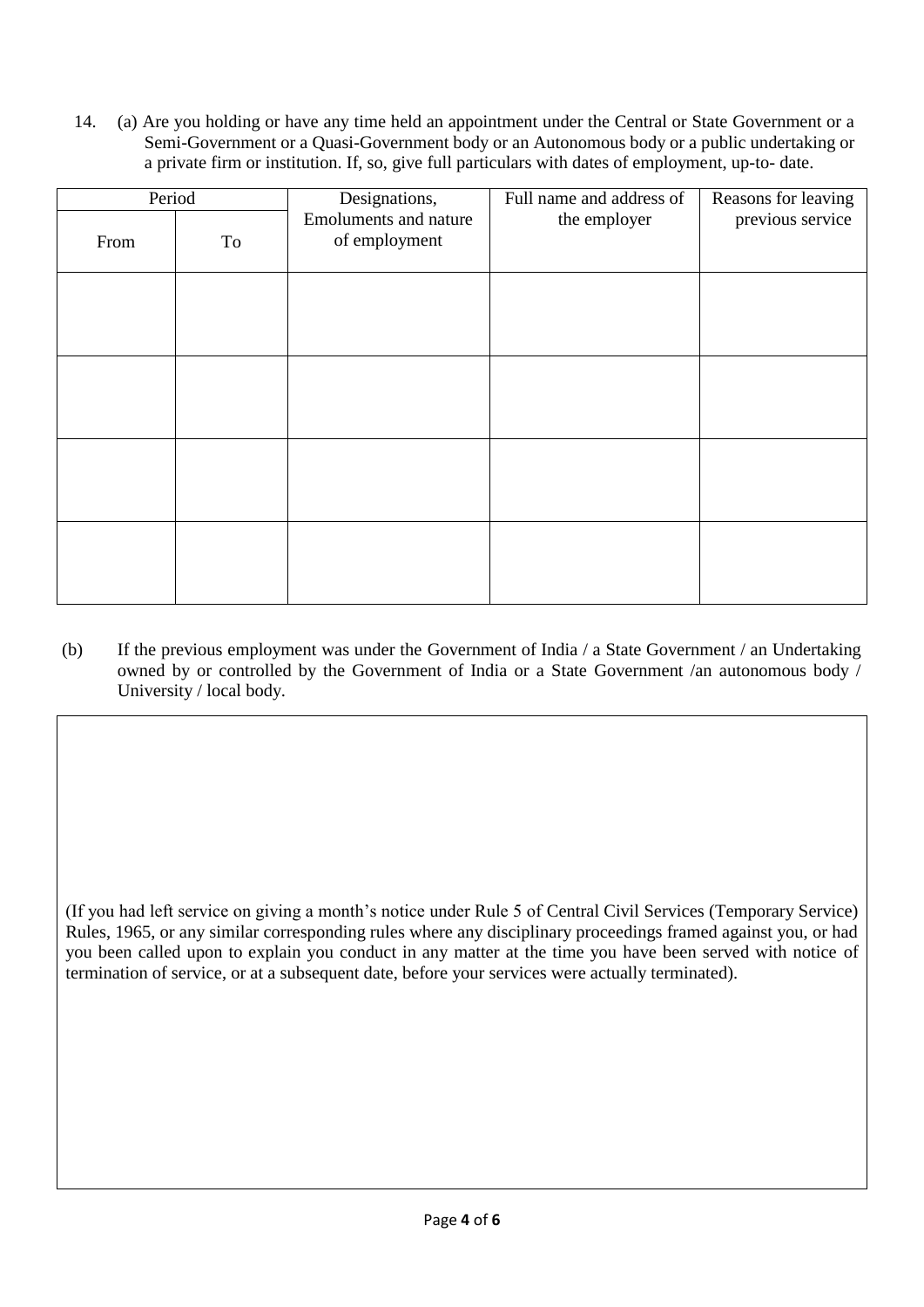| 15. $(i)$ | (a) Have you ever been arrested?                                                                                                                                                                                                                                                                             | Yes / No |
|-----------|--------------------------------------------------------------------------------------------------------------------------------------------------------------------------------------------------------------------------------------------------------------------------------------------------------------|----------|
|           | (b) Have you ever been prosecuted?                                                                                                                                                                                                                                                                           | Yes / No |
|           | (c) Have you ever been kept under detention?                                                                                                                                                                                                                                                                 | Yes / No |
|           | (d) Have you ever been fined by a Court of Law?                                                                                                                                                                                                                                                              | Yes / No |
|           | (e) Have you ever been convicted by a Court of Law for any offence?                                                                                                                                                                                                                                          | Yes / No |
|           | (f) Is any case pending against you in any Court of law at the time of filling<br>up this Attestation Form?                                                                                                                                                                                                  | Yes / No |
|           | g) Whether discharged/expelled/withdrawn from any training institution<br>under the Govt. or otherwise?                                                                                                                                                                                                      | Yes / No |
| (ii)      | If the answer to any of the above mentioned questions is "Yes", give full particulars of the case Viz.<br>arrest/detention/fine/conviction/sentence/punishment, etc., and/or the nature of the case pending in<br>the Court/ University/ Educational authority, etc. at the time of filling up of this form. |          |
|           |                                                                                                                                                                                                                                                                                                              |          |
|           |                                                                                                                                                                                                                                                                                                              |          |
| NOTE:     | (i) Please also see the 'WARNING' at the top of this Attestation Form.<br>(ii) Specific answers to each of the questions should be given by striking out "Yes" or "No" as<br>the case may be.                                                                                                                |          |

16. Name and addresses of two responsible persons of your locality or two references to whom you are well known.

|              | Name | Address |
|--------------|------|---------|
| Sl.  <br>No. |      |         |
| 1.           |      |         |
|              |      |         |
|              |      |         |
|              |      |         |
|              |      |         |
| 2.           |      |         |
|              |      |         |
|              |      |         |
|              |      |         |
|              |      |         |

 I certify that the foregoing information is correct and complete to the best of my knowledge and belief. I am not aware of any circumstances which might impair my fitness for employment under the government of India.

Date : \_\_\_\_\_\_\_\_\_\_

Place: \_\_\_\_\_\_\_\_\_\_ Signature of the candidate/employee